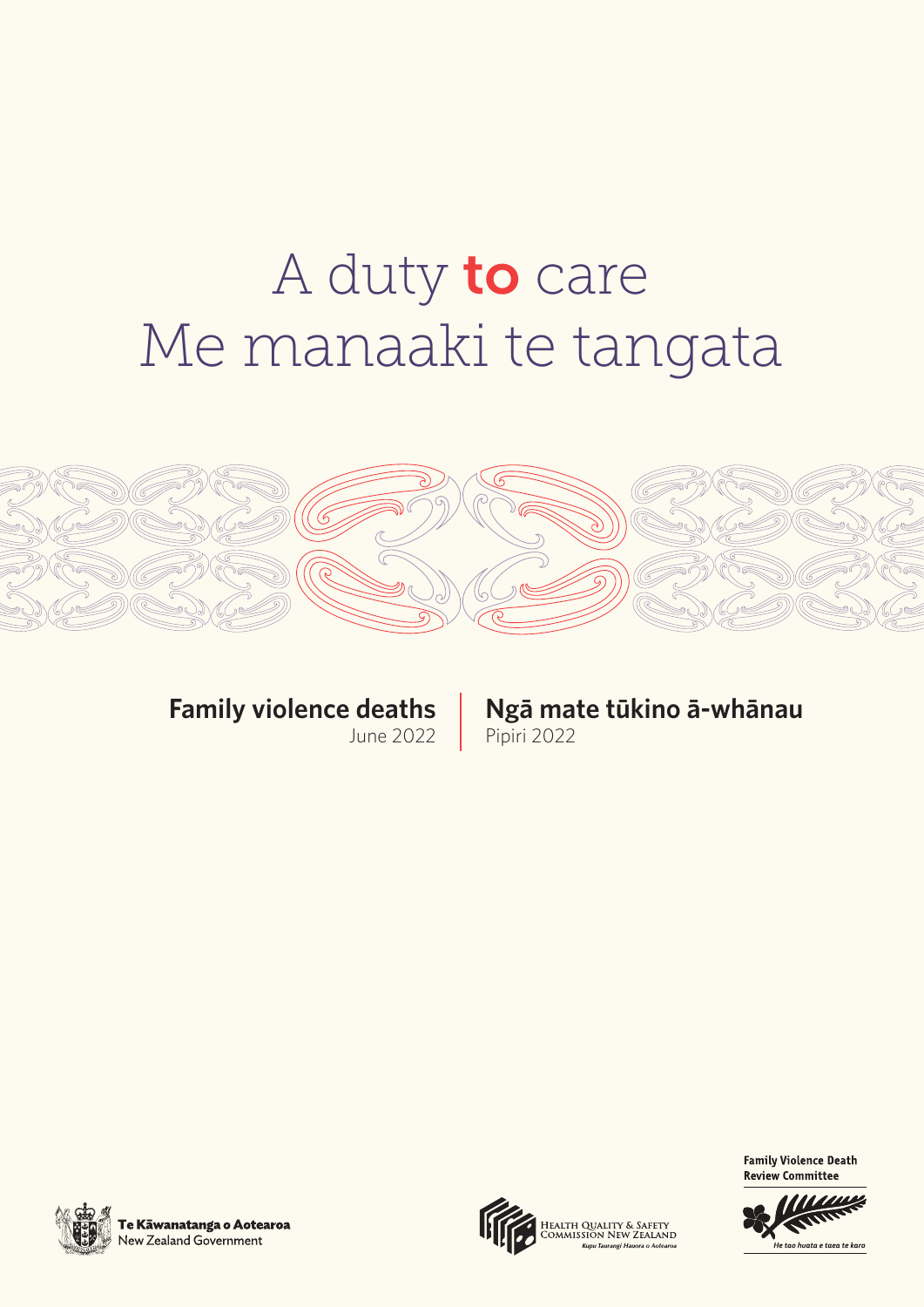This document is a companion piece to the Seventh report of the Family Violence Death Review Committee and includes reflective points for agencies and services. Both documents can be downloaded from the Health Quality & Safety Commission website at: www.hqsc.govt.nz/resources/resource-library/fvdrc-seventh-report

The *Seventh report* of the Family Violence Death Review Committee (the Committee) focuses on a **duty to care.** 

It is related to but distinct from a common concept in a Western framework, **a duty of care**, which is a legal obligation to ensure the safety or wellbeing of others.

In contrast, te ao Māori introduces relevant relational obligations, values and practices. Whakapapa creates a duty to care for those who are joined together by blood and common ancestry. Whanaungatanga extends beyond people to include the environment and spiritual realm. Manaakitanga (ethos of care) embodies a type of caring that is reciprocal and unqualified, based on respect and kindness. It is holistically embedded in the values of whānau, emphasising obligations and reciprocal relationships within the whānau and wider groupings.

The *Seventh report* explores factors that have pushed Aotearoa New Zealand away from caring for people who experience family violence, reinforcing messages that no one is there to help them.

# Reflective questions

**Ūkaipō** – recognising the origins of the voice and the story, recognising context and identity

- What is the story of this community?
- How will the community story influence interactions with government agencies?
- What resources are available?

# Kaupapa

Three elements have formed the Committee's thinking in the *Seventh report.* 

1 Te Tiriti o Waitangi and responsiveness to Māori, where we acknowledge there are two parties to Te Tiriti – tangata whenua and tangata tiriti/Pākehā. Te Tiriti provides an opportunity for both tangata whenua and tangata tiriti to achieve wellbeing – to realise Te Tiriti dividends.

 $\bigcirc$  We describe a cascading waterfall  $\sum$  – He Horowai, as a Te Tiritiinformed metaphor for developing culturally responsive understandings of people's life courses. We compare Māori and Pākehā experiences of entrapment to illustrate this metaphor.

3 We examine our 'duty to care'. We consider how living up to expectations of us all as carers is a way of disrupting the current family violence system and eliminating the burden of family violence and family violence deaths that family, whānau and hapori/ community carry.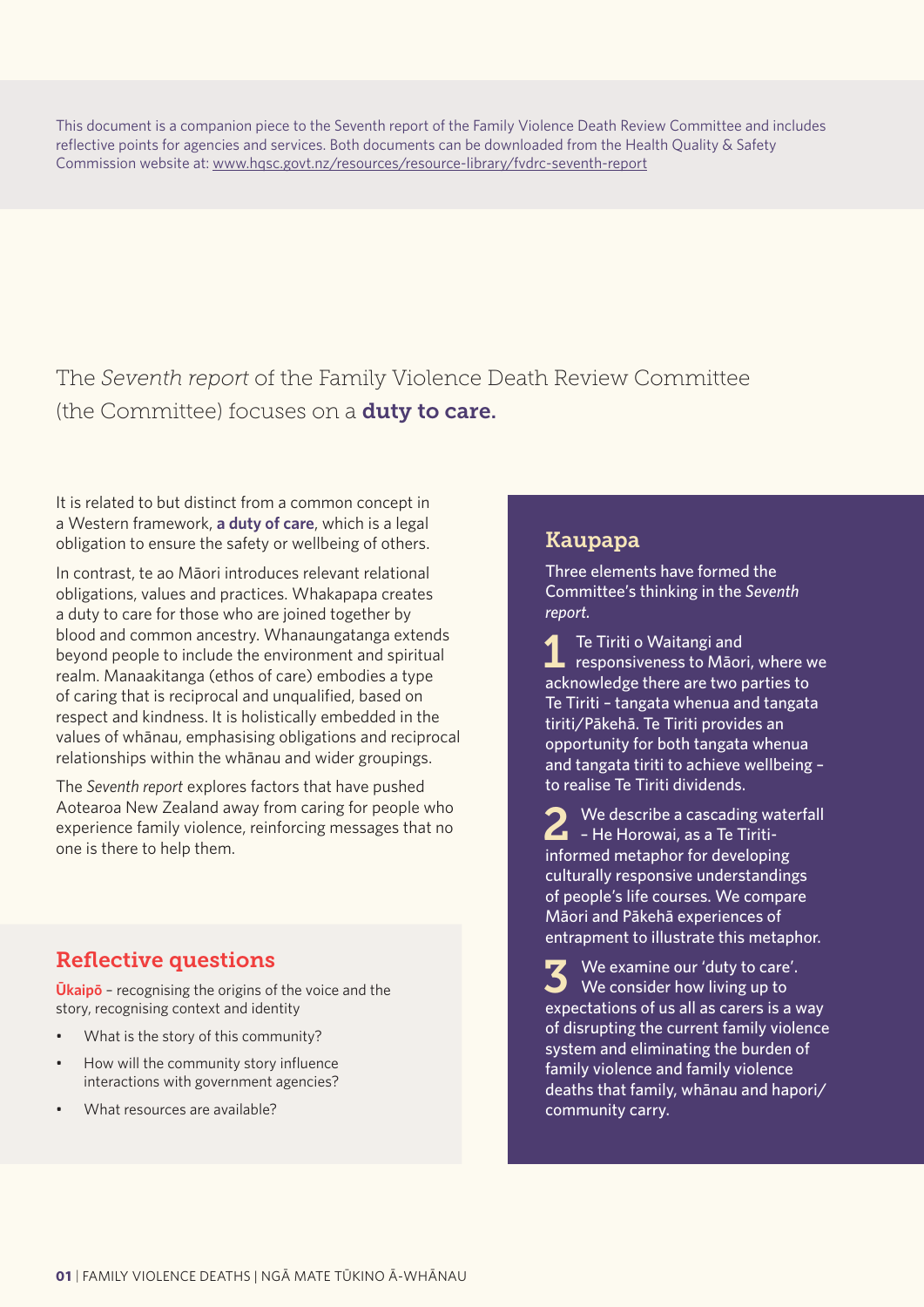

To provide a contrast to the usual siloed approach to service delivery, the Committee highlights the work of three kaupapa Māori organisations and their responses to whānau in need. After giving a brief overview of these organisations we include examples of their best practice throughout the report. An appendix on each organisation gives a detailed description of its kaupapa, practices, successes and challenges.

# Reflective questions

**Rangatiratanga** – high-quality leadership, advocacy and service relationships in a practice based in humility, knowledge and knowing the limits of knowledge

- Do we come to the table to understand the needs of our community partners rather than to advance our agenda?
- How do we support our partners, seeking to highlight their successes rather than our own?
- How do we contribute to positive outcomes rather than determining what the outcome should be?

# Family violence and the duty to care | Tūkino ā-whānau me te manaaki tangata

Drawing from the in-depth reviews of family violence death events conducted between 2019 and 2021, the Committee highlights how family or whānau take on their obligations to their own and often shoulder the burden of poor service delivery or the divide between Crown and community services.

#### Finding alternative care pathways when hapori/ community services and government agencies are working better together

Taking whole-of-whānau approaches to respond to violence is important to avoid creating 'silent victims' – those who bear the effects of being exposed to violence and who are never seen as victims in their own right. Our reviews of death events show it is these circumstances that create the foundation for intra-familial violence.<sup>1</sup>

## Reflective questions

**Whanaungatanga** – actively strengthening meaningful, sustainable and purposeful relationships

- What are the efforts we are putting in to establishing trusting relationships?
- How does agency leadership model an acknowledgement that we need our community partners?
- What processes are we putting in place to help develop future leaders within the community?

1 Intra-familial violence is violence between siblings, adult children against their parents, and wider family members.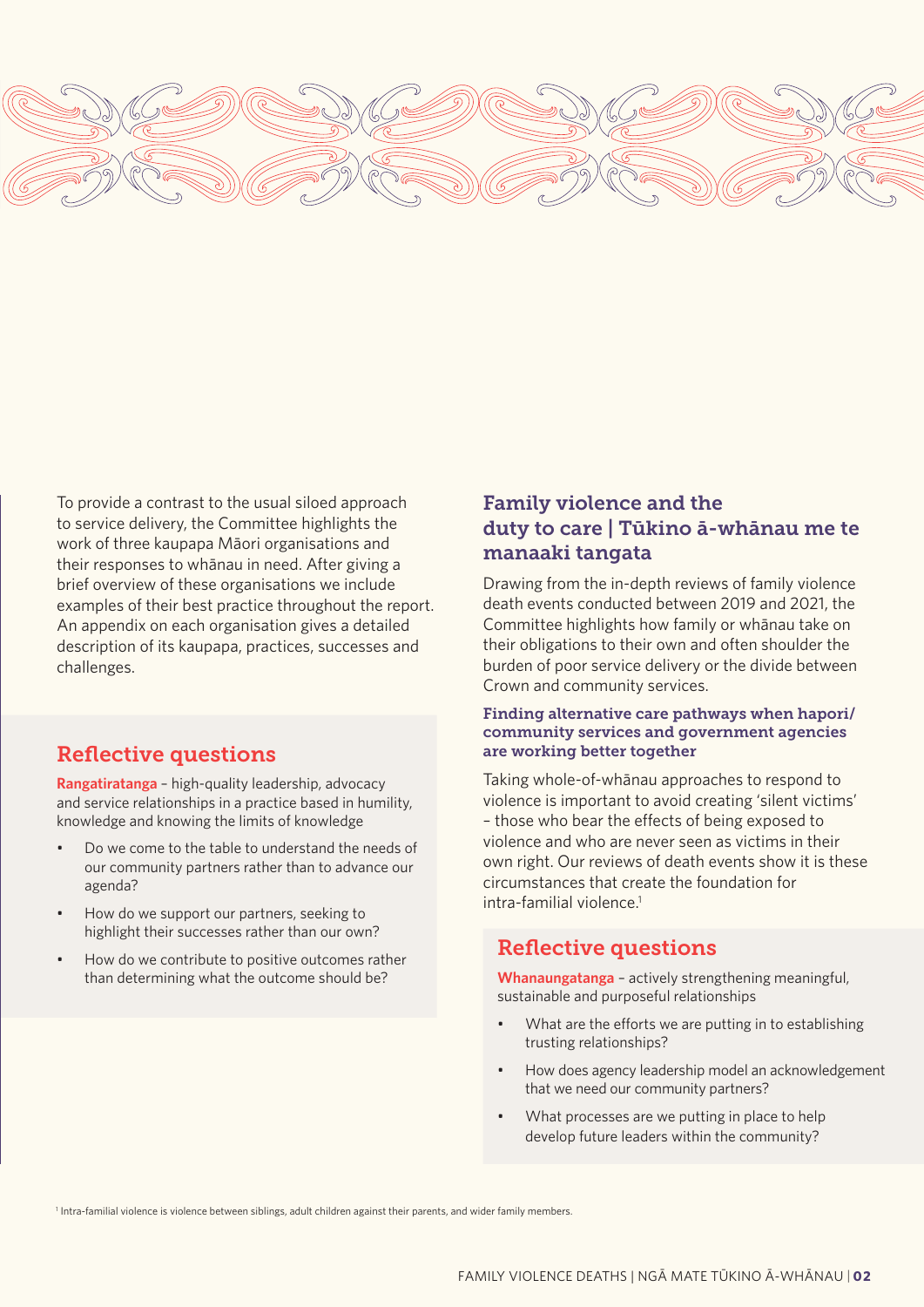

#### The impact of failing in the duty of care for disabled people

Systems of care that are difficult to navigate place an added burden on family and whānau of disabled people. Current systems have limitations in identifying vulnerabilities and risks within family and whānau environments for disabled people. Societal assumptions that decision-making and caregiving responsibilities are equitable place disabled people at heightened risk of abuse through systems designed to be protective.

# Reflective questions

**Kaitiakitanga** – protecting the vulnerable

- Do we have a clear understanding of how current systems reinforce the experience of violence?
- How do we support those at increased risk of being marginalised by service structures?
- Do we listen to our community partners when they tell us we are part of the problem?

#### Allowing family and whānau to be experts in their own lives

In deciding what type of information to collect about families and whānau, government agencies are driven more by their own interests than by the needs of the victim, offender, whānau or family. Misalignments and missed opportunities to care

result from inaccurate data recording. The quality of responses wāhine and tamariki receive influences both their outcomes and the likelihood they will return for help in the future.

Allowing individuals to be experts in their own lives requires services to 'unlearn' what it means to help. Out of the desire to help, it is possible to perpetuate colonisation by translating what people are seeking support for into the services that are within an agency's mandate and buying in to 'paternalistic and linear models of public service'.

# Reflective questions

**Aroha** – accepting a person's experience, suspending judgement and focusing on strengths

- How do we encourage victims/survivors and their family or whānau to be experts in their own life?
- How do we acknowledge that reality without shifting it to fit our mandate?

**Manaakitanga** – acknowledging the mana of others through the expression of aroha, hospitality, generosity and mutual respect

- How does our agency embody the spirit of service<sup>2</sup> to the community?
- Do our interactions with our community partners underscore an attitude of respect?
- Are we generous with our time and resources to support our community partners?

<sup>2</sup>Public Service Commission. Factsheet 2: He ratonga tūmatanui e kotahi ana | A unified public service. Wellington: Public Service Commission. URL: https://www.publicservice.govt.nz/our-work/reforms/public-service-reforms-factsheets/?e5920=5928-factsheet-2-a-unified-public-service (accessed 10 December 2021).